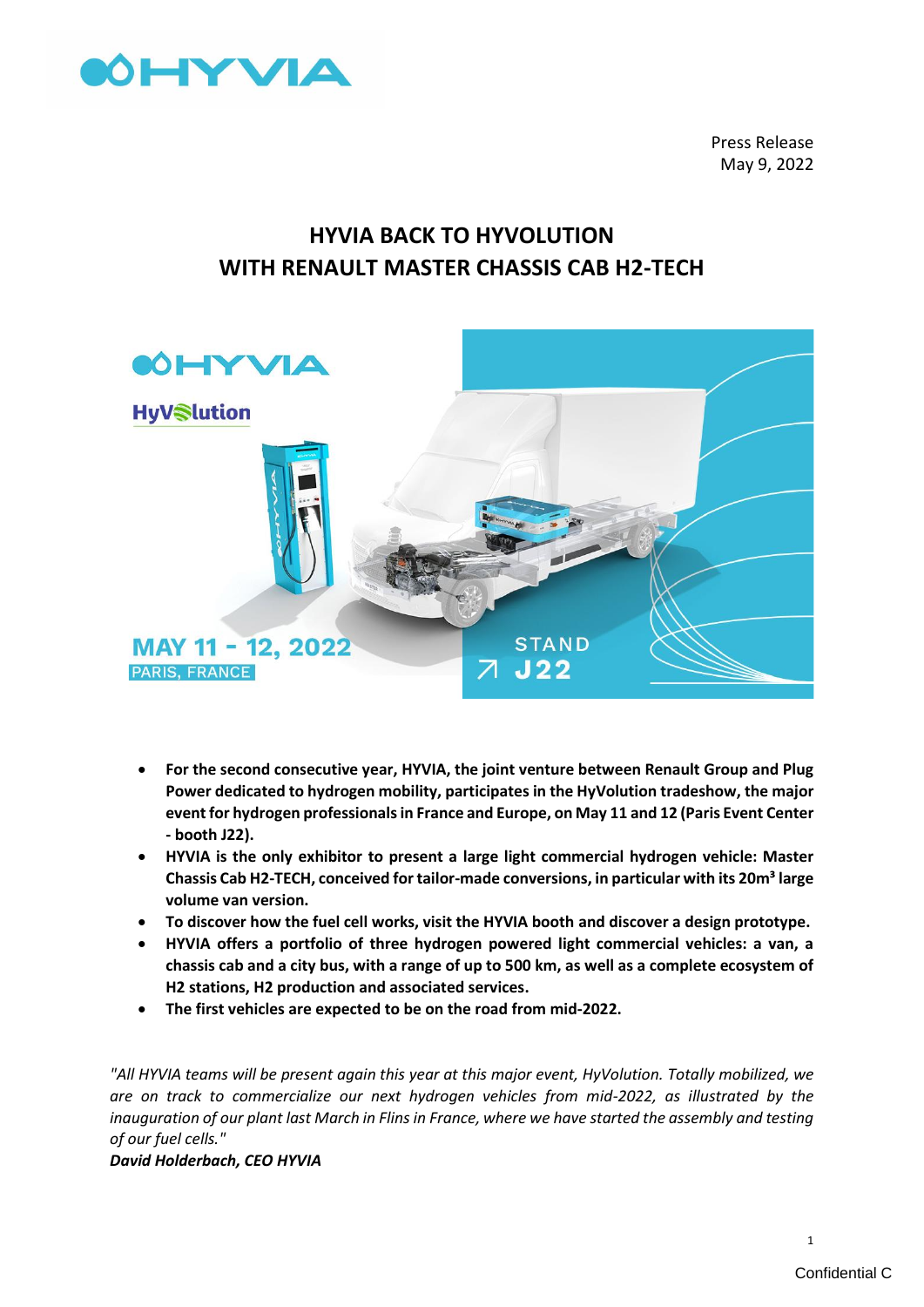

### **Renault Master Chassis Cab H2-TECH**

The vehicle exhibited at HyVolution highlights on-board hydrogen technology.

The Master Chassis Cab H2-TECH is ideal for intensive professional use with a range of almost 250 km. It has been conceived for tailor-made conversions, such as a large volume van version of 20  $\text{m}^3$  adapted to the transport of goods with a payload of up to 1,000 kg. Master Chassis Cab H2-TECH is equipped with a 30 kW fuel cell, a 33 kWh battery and tanks containing 3 kg of hydrogen (2 tanks of 1.5 kg) at 700 bars.

## **A fuel cell produced in the HYVIA plant in Flins, France**

A unique prototype of an open fuel cell is also on display on our stand to illustrate how it works, its components and the associated flows: hydrogen, air, water and power, for increased range.

Inaugurated on March 15, 2022, the HYVIA plant in Flins assembles and tests these 30 kW fuel cells. Based on advanced Plug Power technology, the power of the fuel cells offered by HYVIA will be adjustable according to usages.

At the end of 2022, the plant will also start the assembly of H2 refueling stations and the production of hydrogen with a first 1 MW electrolyzer.

## **HYVIA: A FULL ecosystem for hydrogen mobility**

Equipped with this fuel cell, the HYVIA range of hydrogen-powered light commercial vehicles with zero CO2 emissions\* offers an increased range of up to 500 km and a refueling time of 5 minutes. It includes a van version with a loading volume of 12 m<sup>3</sup> (Master Van H2-TECH), a chassis cab version with a large volume of 20  $m<sup>3</sup>$  (Master Chassis Cab H2-TECH) and a minibus that can carry up to 15 passengers (Master City Bus H2-TECH).

In addition to hydrogen vehicles, HYVIA offers turnkey solutions: H2 refueling stations, production of decarbonated hydrogen, maintenance, and fleet management solutions.

## **Head office, engineering and R&D, plant, integration of hydrogen systems and vehicle production: HYVIA is based in France and is a major player in hydrogen in France, for marketing on European markets.**

*\* When driving, neither CO<sup>2</sup> nor other regulated air pollutants, in accordance with the WLTP certification.*

**Press contact** Isabelle Behar HYVIA Communication Director +33 6 08 71 63 31 [isabelle.behar@hyvia.eu](mailto:isabelle.behar@hyvia.eu)

#### **About HYVIA**

"HY" for hydrogen, "VIA" for road: HYVIA paves a new way forward for carbon-free mobility, with hydrogen mobility solutions. Created in June 2021, HYVIA is a joint venture equally owned by Renault Group, a dominant player in the automotive industry, and Plug Power, a world leader in turnkey hydrogen and fuel cell solutions. Based in France, for European markets, HYVIA offers a complete and unique ecosystem that includes light commercial vehicles with fuel cells, hydrogen refueling stations, supply of carbon-free hydrogen, services for financing and maintenance of fleets. [https://www.hyvia.eu](https://www.hyvia.eu/)

#### **About Renault Group**

Renault Group is at the forefront of a mobility that is reinventing itself. Strengthened by its alliance with Nissan and Mitsubishi Motors, and its unique expertise in electrification, Renault Group comprises 5 complementary brands - Renault, Dacia, LADA, Alpine and Mobilize - offering sustainable and innovative mobility solutions to its customers. Established in more than 130